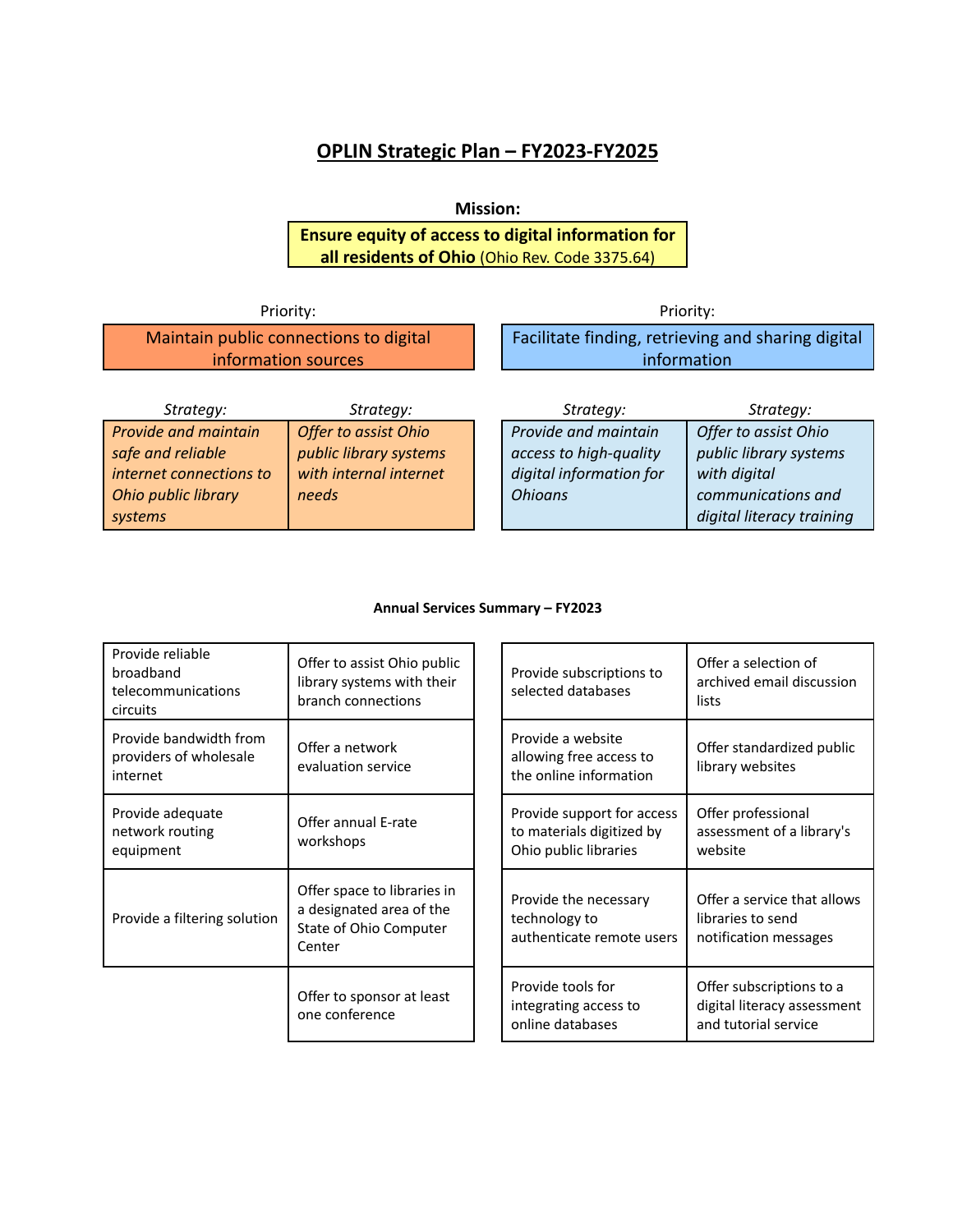# **Annual Tactical Plan – FY2023**

#### *In support of Strategy:*

#### *Provide and maintain safe and reliable internet connections to Ohio public library systems*

OPLIN will **provide reliable broadband telecommunications circuits**to at least one building in every Ohio public library system that has elected to participate in the network, in accordance with O.R.C. 3375.64(B)(1) and the "Policy on the Provision of Network Services by OPLIN to Public Libraries." For libraries with circuits provided by a consortium, OPLIN may instead provide a circuit to the consortium sufficient to handle the internet traffic generated by all libraries connecting through the consortium. At least one connection will also be provided to each of the chartered regional library systems and for use by the State Library of Ohio.

S E R V

I C E S

O P E R A T I O N S

OPLIN will **provide bandwidth from providers of wholesale internet** bandwidth to connect Ohio public libraries to the commodity internet. The amount of internet access bandwidth acquired will depend on the demand from Ohio public libraries and other OPLIN participants and on OPLIN's financial resources.

OPLIN will **provide adequate network routing equipment** for Ohio public libraries and other OPLIN participants at their sites, and provide and maintain network routing equipment at the OPLIN network core, and shall take steps to maintain all equipment in good working order. In some cases, OPLIN may work with other library consortia to provide and maintain site equipment.

OPLIN will **provide a filtering solution** which can effectively provide content filtering for all OPLIN participants, while still allowing each participant to have complete control over how, or if, the filter is to be used in their library system. This will fulfill the charge from the Ohio Legislature "…to help local libraries use filters to screen out obscene and illegal internet materials."

OPLIN will **maintain basic Help Desk services**in-house (at no cost to libraries) to remedy network problems that occur on circuits terminating at OPLIN routers, and will pay for 24-hour advanced network management to correct problems with those same circuits whenever problems are beyond the capabilities of the OPLIN staff. *[Goal: 99.5% of OPLIN participants will have a functioning OPLIN connection to the internet 99.9% of the time.]*

OPLIN will **maintain monitor(s) on the amount of bandwidth being used** by each Ohio public library and other OPLIN participants. If average bandwidth demand during peak hours reaches 70% of the circuit capacity currently available to the library system, OPLIN will analyze the circuit utilization and will either take steps to acquire more bandwidth, within OPLIN policy restrictions, or will consult with the library to find another solution. *[Goal: 99.5% of OPLIN participants will have a connection to the internet large enough that their average bandwidth demand during peak hours will not exceed 70% of the connection capacity.]*

OPLIN will **maintain effective firewalls and intrusion-protection** software at the OPLIN core to protect OPLIN services, and will follow all the provisions and guidelines of the OPLIN Information Technology Security Management policies. *[Goal: Deflect 99% of malicious attack activity directed at the OPLIN telecommunications network.]*

| M<br>$\overline{A}$<br>$\mathsf{R}$ | OPLIN will identify the internet bandwidth needs of Ohio public libraries by monitoring circuit utilization and gathering feedback<br>from library IT staff.                                                                                                                                                                                                                  |  |  |  |
|-------------------------------------|-------------------------------------------------------------------------------------------------------------------------------------------------------------------------------------------------------------------------------------------------------------------------------------------------------------------------------------------------------------------------------|--|--|--|
| K<br>E.<br>T                        | OPLIN will present information about OPLIN-provided telecommunications services and the costs of such services on the<br>OPLIN website. OPLIN will also use temporary communications, such as email broadcasts and social media, to disseminate information<br>about OPLIN-provided telecommunications services.                                                              |  |  |  |
| N<br>G                              | OPLIN will present programs at conferences and other venues to convey information about OPLIN-provided telecommunications<br>services and costs.                                                                                                                                                                                                                              |  |  |  |
|                                     | OPLIN will identify trends and best practices in cybersecurity by following technology news and participating in cybersecurity<br>education efforts in the state. OPLIN will find opportunities to have discussions with librarians and also will use temporary communications,<br>such as email broadcasts and social media, to disseminate information about cybersecurity. |  |  |  |
| F                                   | OPLIN may use state contracts with telecommunications vendors when possible, or may negotiate its own contracts, to<br>acquire reliable broadband circuits adequately sized for the needs of the public library at the best price.                                                                                                                                            |  |  |  |
| $\mathsf{N}$<br>С<br>S.             | OPLIN may use the Federal Communication Commission's universal service Schools and Libraries Program, commonly known<br>as the E-rate Program, to obtain discounts on telecommunication and internet access costs if E-rate participation does not conflict with<br>the best interests of OPLIN participants.                                                                 |  |  |  |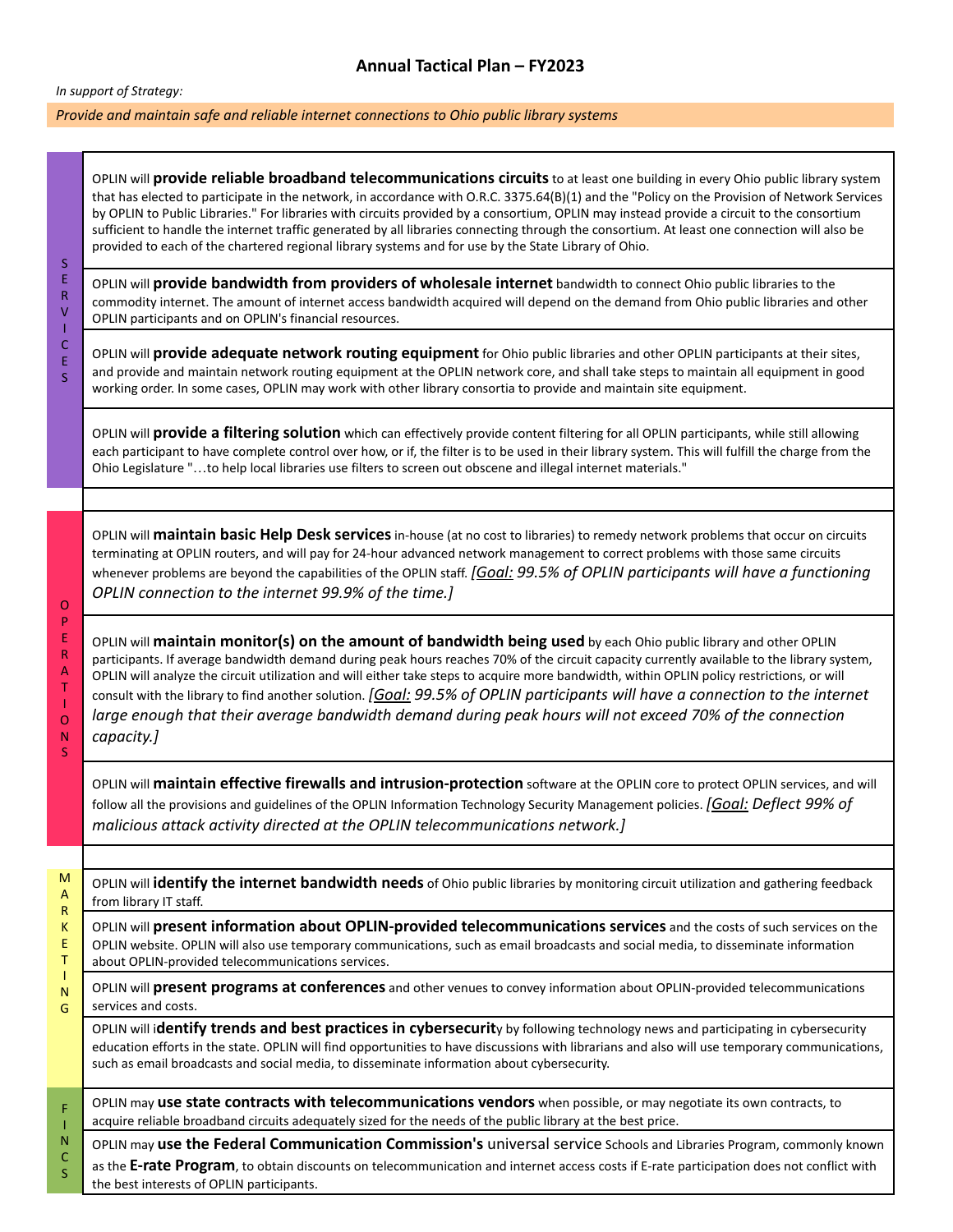### *In support of Strategy: Offer to assist Ohio public library systems with internal internet needs*

| $\sf S$<br>Ė                                                         | OPLIN will offer to assist Ohio public library systems with connecting their branches and with obtaining networking<br>equipment as cost-effectively as possible. Upon request, OPLIN will advise libraries on the quality, dependability, and value of internet<br>connections that libraries are considering purchasing for their branches, or for their main library if they choose not to use the<br>OPLIN-provided connection. When appropriate, OPLIN may also suggest alternative connections for libraries to consider.                                                                                                                                                                     |
|----------------------------------------------------------------------|-----------------------------------------------------------------------------------------------------------------------------------------------------------------------------------------------------------------------------------------------------------------------------------------------------------------------------------------------------------------------------------------------------------------------------------------------------------------------------------------------------------------------------------------------------------------------------------------------------------------------------------------------------------------------------------------------------|
| R<br>$\vee$<br>T<br>$\mathsf C$                                      | OPLIN will offer a basic network evaluation service to Ohio public libraries and other OPLIN participants that describes the OPLIN<br>connection bandwidth throughput and the physical connectivity between the active devices on the network which affect the OPLIN<br>connection.                                                                                                                                                                                                                                                                                                                                                                                                                 |
| Ė<br>$\overline{\mathsf{S}}$                                         | OPLIN will <b>offer annual E-rate workshops</b> for Ohio public libraries to assist with their E-rate applications.                                                                                                                                                                                                                                                                                                                                                                                                                                                                                                                                                                                 |
|                                                                      | OPLIN will offer space to libraries in a designated area of the State of Ohio Computer Center (SOCC) where they can<br>locate servers and network equipment in close proximity to the OPLIN network core.                                                                                                                                                                                                                                                                                                                                                                                                                                                                                           |
|                                                                      | OPLIN will offer to host or sponsor at least one conference for Ohio public library staff every year, within the constraints of the<br>OPLIN budget, that will present information and facilitate discussion about internet technologies.                                                                                                                                                                                                                                                                                                                                                                                                                                                           |
|                                                                      |                                                                                                                                                                                                                                                                                                                                                                                                                                                                                                                                                                                                                                                                                                     |
| $\mathsf O$<br>$\mathsf{P}$<br>E<br>$\mathsf{R}$                     | OPLIN will maintain a method for identifying libraries that may have internal networking issues and will offer to<br>evaluate the network and work with library IT staff to resolve any issues. [Goal: Assist at least 10 libraries each year with<br>resolving internal networking issues.]                                                                                                                                                                                                                                                                                                                                                                                                        |
| $\boldsymbol{\mathsf{A}}$<br>$\top$<br>T<br>$\mathsf O$<br>${\sf N}$ | OPLIN will maintain an agreement to lease space in the State of Ohio Computer Center for co-location of library servers<br>and networking equipment. [Goal: A current SOCC lease agreement with the Ohio Department of Administrative<br>Services Office of Information Technology will be in effect at the beginning of each fiscal year.]                                                                                                                                                                                                                                                                                                                                                         |
| Š                                                                    |                                                                                                                                                                                                                                                                                                                                                                                                                                                                                                                                                                                                                                                                                                     |
| M<br>A                                                               | OPLIN will identify the internet technology needs of Ohio public libraries by monitoring forums and email lists, attending<br>conferences, and finding opportunities to have discussions with librarians.                                                                                                                                                                                                                                                                                                                                                                                                                                                                                           |
| $\mathsf{R}$<br>K<br>Τ<br>G                                          | OPLIN will present information about available OPLIN internet-related assistance on the OPLIN website. OPLIN will also<br>use temporary communications, such as email broadcasts and social media, to disseminate information about available OPLIN assistance.                                                                                                                                                                                                                                                                                                                                                                                                                                     |
|                                                                      |                                                                                                                                                                                                                                                                                                                                                                                                                                                                                                                                                                                                                                                                                                     |
| F<br>1<br>$\mathsf{N}$<br>A<br>$\mathsf{N}$<br>$\mathsf{C}$          | OPLIN may use funds not needed for providing and maintaining OPLIN connections to public libraries to support this<br>additional assistance to OPLIN participants. While it is important that OPLIN provide technology leadership and assistance to public<br>libraries, OPLIN recognizes that its vision and mandate from the Ohio Revised Code place greater importance on providing Ohio citizens<br>with access to digital information; therefore, spending for technology assistance to public libraries will be carefully monitored to make<br>certain it does not have a detrimental effect on the ability of OPLIN to provide services that maintain citizen access to digital information. |
| E<br>Š.                                                              | OPLIN may use fees collected from libraries for services which are not likely to be used by most public libraries. OPLIN will limit<br>these fees to no more than the actual amount needed to cover the costs to provide the service.                                                                                                                                                                                                                                                                                                                                                                                                                                                               |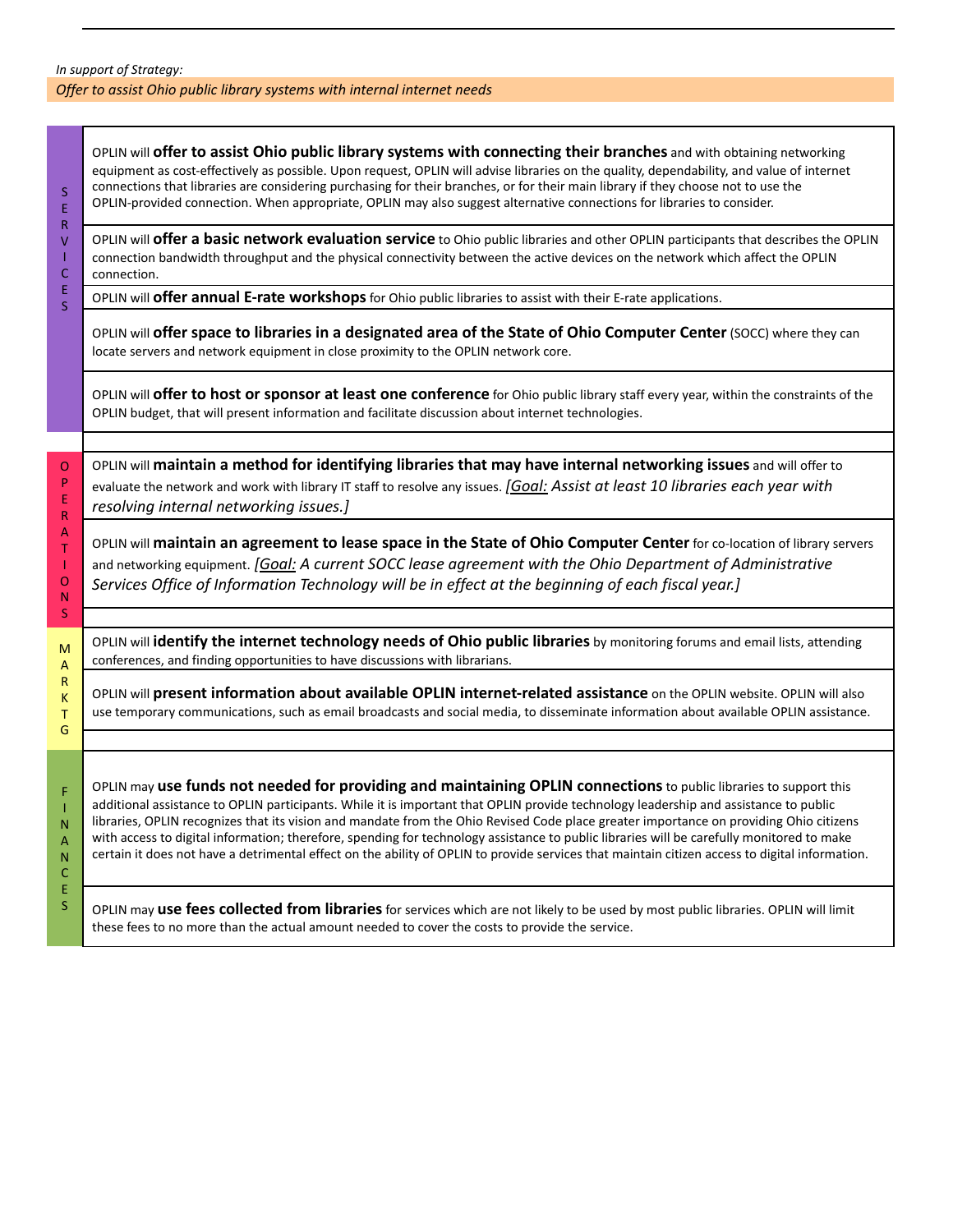# *Provide and maintain access to high-quality digital information for Ohioans*

|                       | OPLIN will provide subscriptions to selected databases of high-quality digital information with guidance from the public library<br>community and the OPLIN Content Advisory Committee.                                                                                                                                                                                                                          |
|-----------------------|------------------------------------------------------------------------------------------------------------------------------------------------------------------------------------------------------------------------------------------------------------------------------------------------------------------------------------------------------------------------------------------------------------------|
| S<br>E<br>R<br>٧      | OPLIN will provide a website allowing free access to the online information databases. Ohio public libraries and their users<br>will be able to use this website to quickly and efficiently find information from the OPLIN-provided databases. OPLIN will maintain the<br>website in such a way that public libraries can also use it to provide their users with access to databases.                          |
| C<br>E<br>S           | OPLIN will provide support for access to materials that Ohio public libraries have converted to digital formats. This<br>support may take the form of financial assistance or assistance with publishing the materials on the internet in an accessible manner.                                                                                                                                                  |
|                       | OPLIN will provide the necessary technology to authenticate remote users' access to OPLIN-provided information databases<br>and may offer the use of this technology to libraries to authenticate remote users of library-provided databases.                                                                                                                                                                    |
|                       | OPLIN will provide tools for integrating access to online databases directly into a library's website, including authenticated<br>links and other embeddable tools.                                                                                                                                                                                                                                              |
|                       | OPLIN will maintain and monitor the user interface to the databases to keep it functional. [Goal: Keep the public access<br>website for the databases functioning as intended 99% of the time.]                                                                                                                                                                                                                  |
| O<br>P<br>E<br>R<br>А | OPLIN will maintain a Content Advisory Committee of selected Ohio public library staff and will periodically consult with them<br>and with any other partners in the purchase of the databases in regard to the selection of databases provided through OPLIN. [Goal:<br>Meet with the CAC and any database purchasing partners at least once annually.]                                                         |
| Τ<br>O<br>N<br>S.     | OPLIN will maintain basic Help Desk services in-house to remedy problems that occur with either in-library or legitimate<br>out-of-library access to online databases and, when appropriate, open an incident ticket with the database vendor(s) and work<br>collaboratively toward resolving the incident. [Goal: respond within one hour to malfunctions of database access during<br>regular business hours.] |
|                       | OPLIN will maintain database usage statistics, both for OPLIN internal use and for retrieval by individual Ohio public libraries.<br>[Goal: Make at least 80% of previous month database usage statistics available to public libraries by the 10th of<br>each month.]                                                                                                                                           |
|                       |                                                                                                                                                                                                                                                                                                                                                                                                                  |
|                       | OPLIN will identify the information resource needs of Ohioans by regularly gathering feedback from Ohio public libraries and<br>finding opportunities to have discussions with librarians.                                                                                                                                                                                                                       |
| м<br>A                | OPLIN will identify possible improvements in the user interface to the databases to make it easier for users to find and retrieve<br>relevant resources.                                                                                                                                                                                                                                                         |
| R<br>Κ<br>Ε<br>т      | OPLIN will present database users and public librarians with access to training and training materials for efficient use of the<br>databases and will develop and/or provide database point-of-use promotional materials.                                                                                                                                                                                        |
| N<br>G                | OPLIN will present information about OPLIN-provided databases and their costs on the OPLIN website. OPLIN will also use<br>temporary communications, such as email broadcasts and social media, to disseminate information about OPLIN-provided databases.                                                                                                                                                       |
|                       | OPLIN will present programs at conferences and other venues to convey information about OPLIN-provided databases and costs.                                                                                                                                                                                                                                                                                      |
|                       |                                                                                                                                                                                                                                                                                                                                                                                                                  |
| F                     | OPLIN may use opportunities to combine funds with other organizations when purchasing information databases for use by<br>public libraries and the general public.                                                                                                                                                                                                                                               |
| N<br>C<br>S           | OPLIN may use funds from E-rate reimbursements that are not needed for purchase of telecommunications, internet access, and<br>database subscriptions to support statewide projects to improve access to materials digitized by public libraries.                                                                                                                                                                |